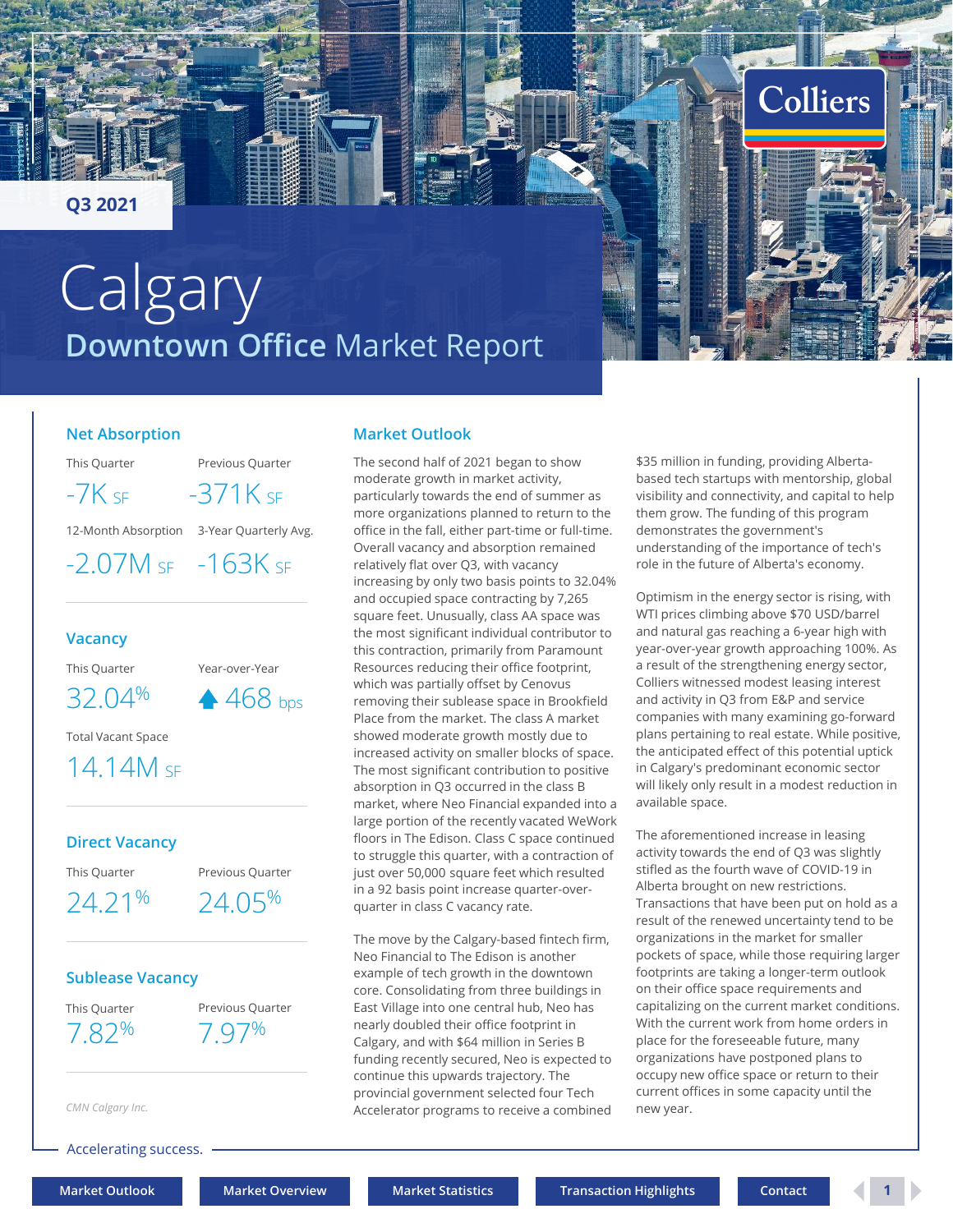# <span id="page-1-0"></span>Market Overview











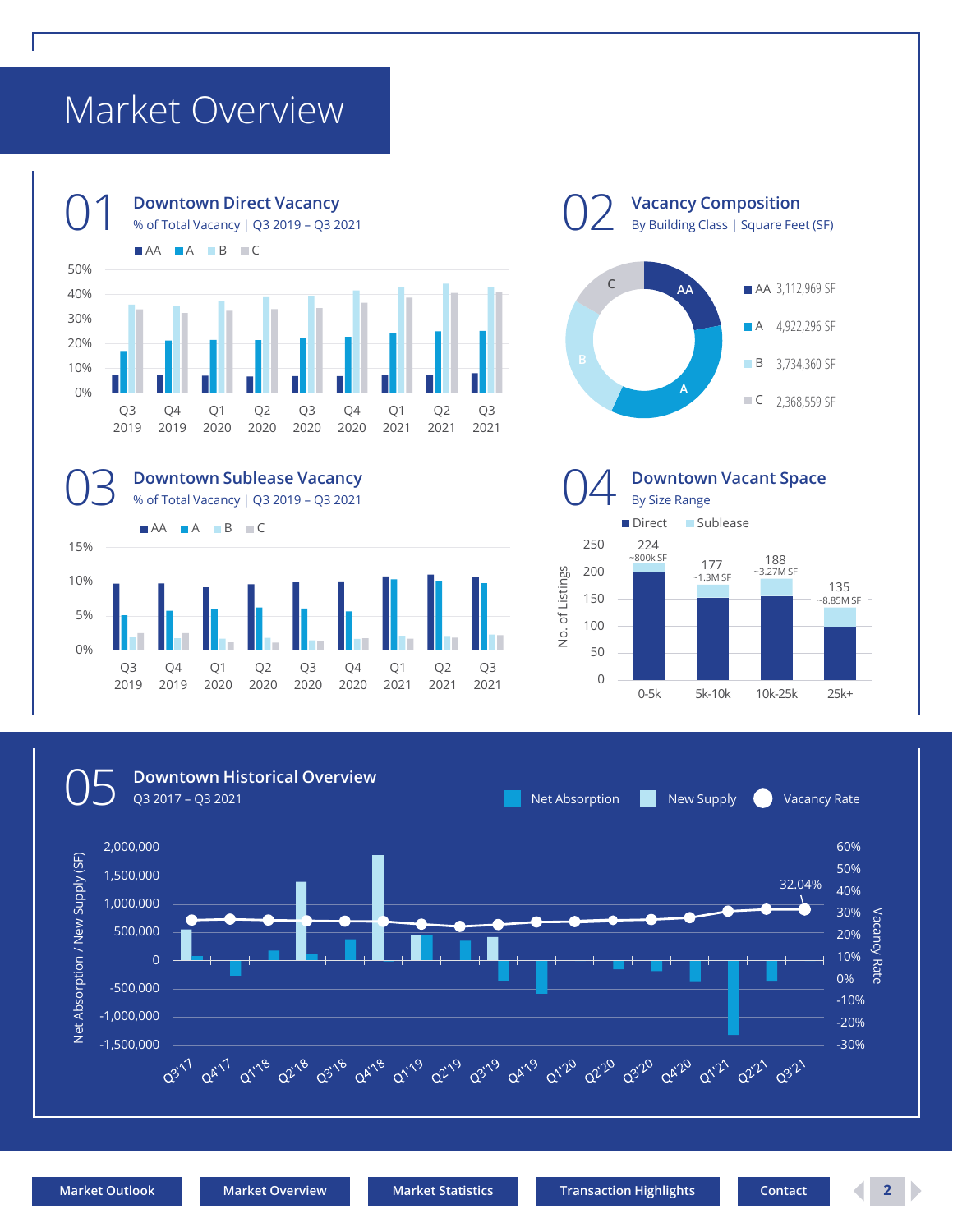# <span id="page-2-0"></span>Market Statistics & Transaction Highlights

| <b>Class</b>                    | AA           | A            | B            | C            | <b>Overall</b> |
|---------------------------------|--------------|--------------|--------------|--------------|----------------|
| <b>No. of Buildings</b>         | 21           | 34           | 38           | 70           | 163            |
| <b>Total Vacant Space</b>       |              |              |              |              |                |
| Current Quarter                 | 3,112,969 SF | 4,922,296 SF | 3,734,360 SF | 2,368,559 SF | 14,138,184 SF  |
| Previous Quarter                | 3,048,920 SF | 4,947,090 SF | 3,816,513 SF | 2,318,396 SF | 14,130,919 SF  |
| <b>Vacancy Rate</b>             |              |              |              |              |                |
| Current Quarter                 | 18.93%       | 35.07%       | 45.53%       | 43.44%       | 32.04%         |
| Previous Quarter                | 18.54%       | 35.25%       | 46.54%       | 42.52%       | 32.02%         |
| <b>Direct Vacancy</b>           |              |              |              |              |                |
| Current Quarter                 | 8.17%        | 25.28%       | 43.23%       | 41.24%       | 24.21%         |
| Previous Quarter                | 7.48%        | 25.09%       | 44.45%       | 40.69%       | 24.05%         |
| <b>Sublease Vacancy</b>         |              |              |              |              |                |
| Current Quarter                 | 10.76%       | 9.80%        | 2.30%        | 2.20%        | 7.82%          |
| Previous Quarter                | 11.06%       | 10.16%       | 2.09%        | 1.83%        | 7.97%          |
| <b>Direct Available Space</b>   |              |              |              |              |                |
| Current Quarter                 | 1,334,086 SF | 3,547,163 SF | 3,545,499 SF | 2,248,500 SF | 10,685,248 SF  |
| Previous Quarter                | 1,230,561 SF | 3,521,234 SF | 3,645,079 SF | 2,218,756 SF | 10,615,630 SF  |
| <b>Sublease Available Space</b> |              |              |              |              |                |
| Current Quarter                 | 1,768,883 SF | 1,375,133 SF | 188,861 SF   | 120,059 SF   | 3,452,936 SF   |
| Previous Quarter                | 1,818,359 SF | 1,425,856 SF | 171,434 SF   | 99,640 SF    | 3,515,289 SF   |
| <b>Net Absorption</b>           |              |              |              |              |                |
| Current Quarter                 | $-64,049$    | 24,794       | 82,153       | $-50,163$    | $-7,265$       |
| Previous Quarter                | $-62,470$    | $-77,831$    | $-118,437$   | $-111,985$   | $-370,723$     |

### **Notable Lease Transactions**

| <b>Tenant</b>                      | <b>Building Name / Address</b>             | <b>Market</b> | <b>Lease Type</b> | Size (SF) |
|------------------------------------|--------------------------------------------|---------------|-------------------|-----------|
| Neo Financial                      | The Edison, 150 9 Avenue SW                | Central       | Headlease         | 50,000    |
| <b>Infosys Limited</b>             | Gulf Canada Square, 401 9 Avenue SW        | Central       | Sublease          | 48,000    |
| Longshore Resources Ltd.           | Fifth & Fifth, 605 5 Avenue SW             | West          | Headlease         | 30,000    |
| <b>lacobs</b>                      | First Tower, 411 1 Street SE               | East          | Headlease         | 27,000    |
| <b>Calgary Homeless Foundation</b> | Rocky Mountain Plaza, 615 Macleod Trail SE | East          | <b>Headlease</b>  | 14.000    |
| Deltastream Energy Corp            | 736 Sixth, 736 6 Avenue SW                 | Central       | Headlease         | 14.000    |